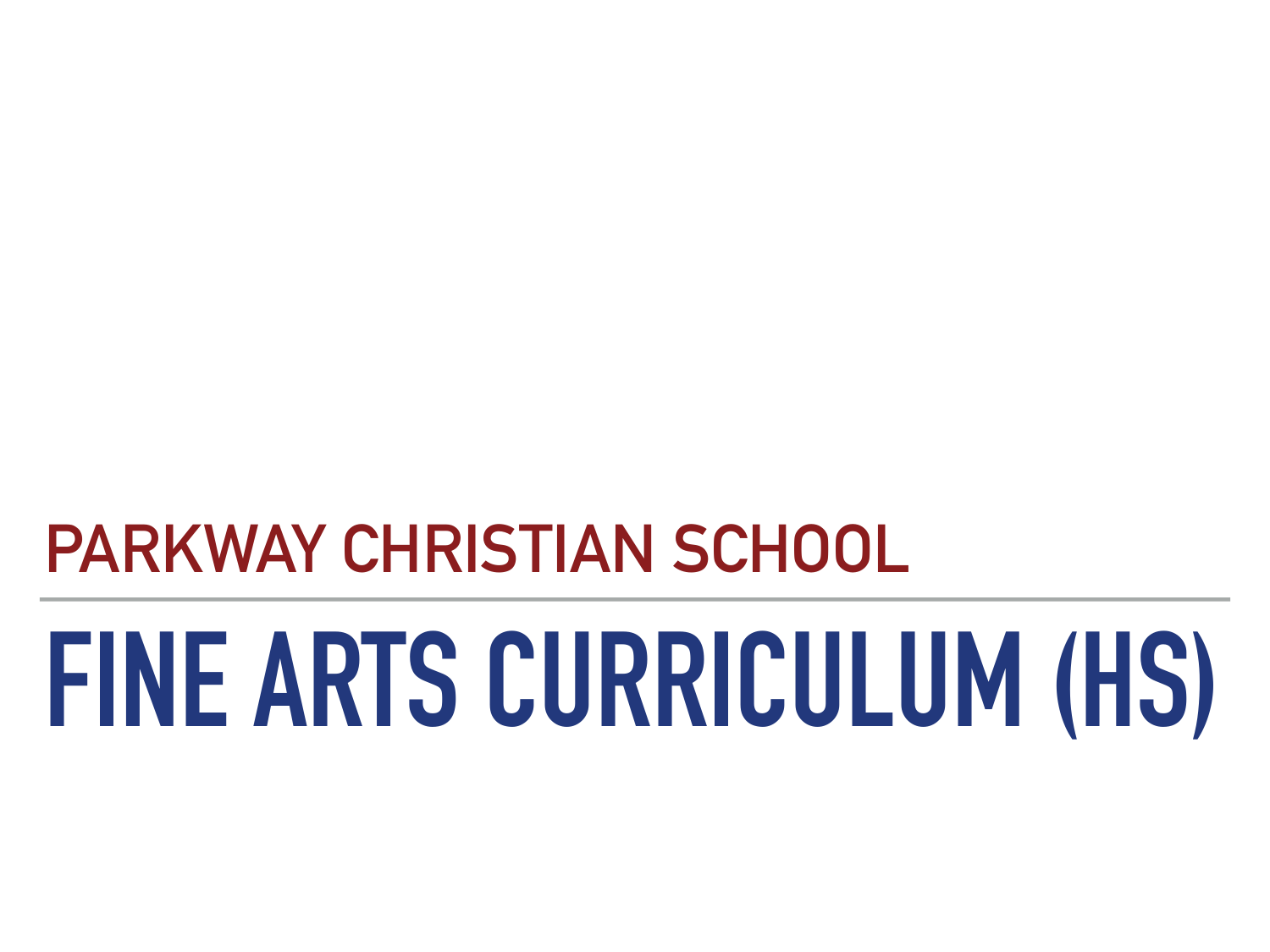‣ Teachers encourage students to express and explore thoughts and ideas using their God-given abilities while creating in the visual arts. Teachers present the comprehensive art program from a Biblical Worldview while meeting state standards and benchmarks. Educators designed the course to meet the needs of all high school students who would like to create art. Students cultivate a passion for individual ideas and expression, while making quality works of art. Whether the student is new to art and learning foundational methods or is advanced in his or her skills and preparing a portfolio for college admissions, this class challenges all. Areas of study include drawing, painting, design, ceramics, sculpture, fiber art, and animation. Students meet four periods a week along with two additional opportunities per week for art-extension classes.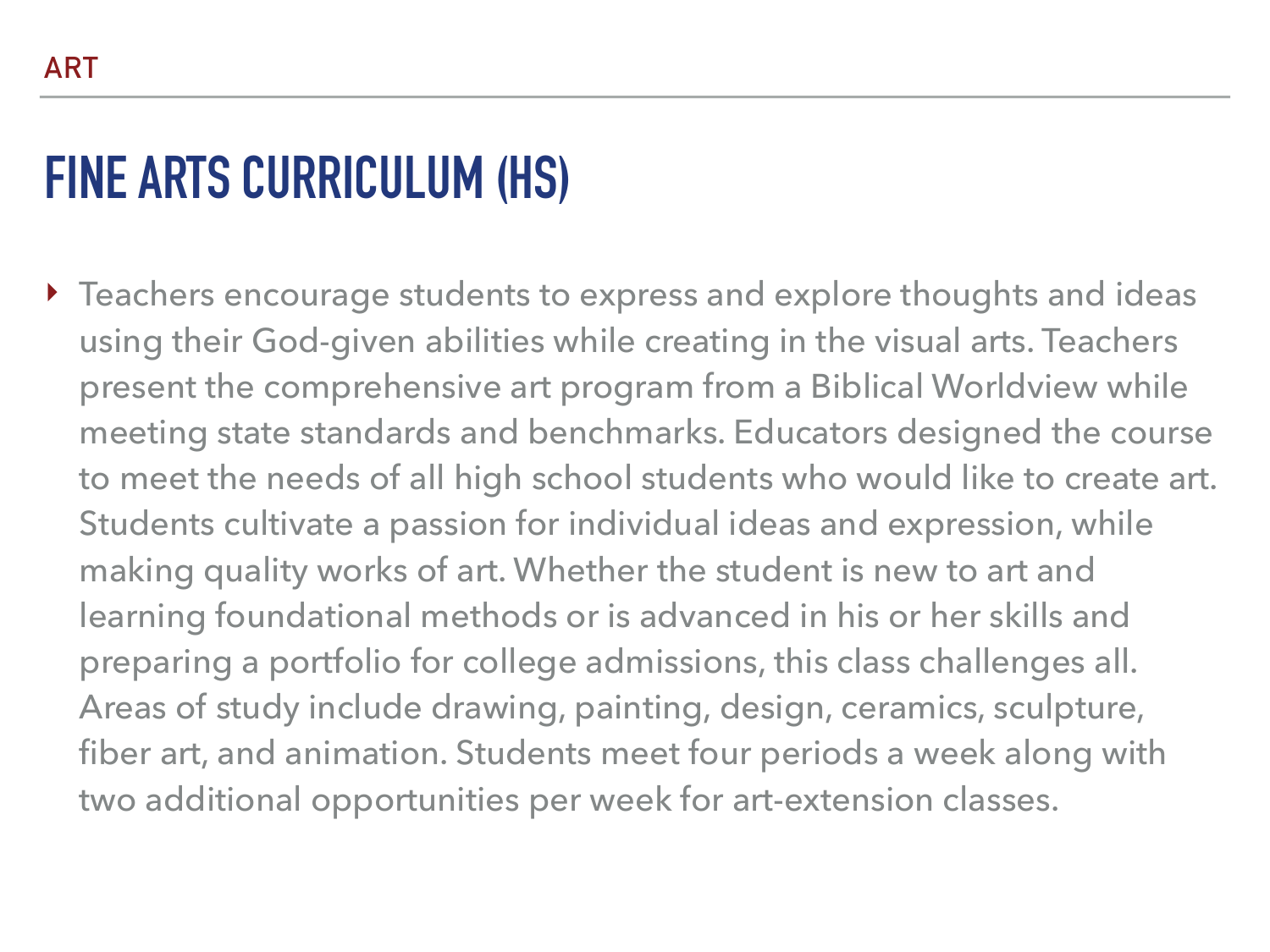‣ The highest-level band at Parkway Christian School is the High School Band. This group includes students in ninth, tenth, eleventh, and twelfth grades. They have played band instruments in the past and display ability beyond the middle school level. This group performs at least three times during the school year. Individual students and/or groups may choose to participate in the MSBOA Solo and Ensemble Festival. This band class is an elective. Educators present all material from a Biblical Worldview.